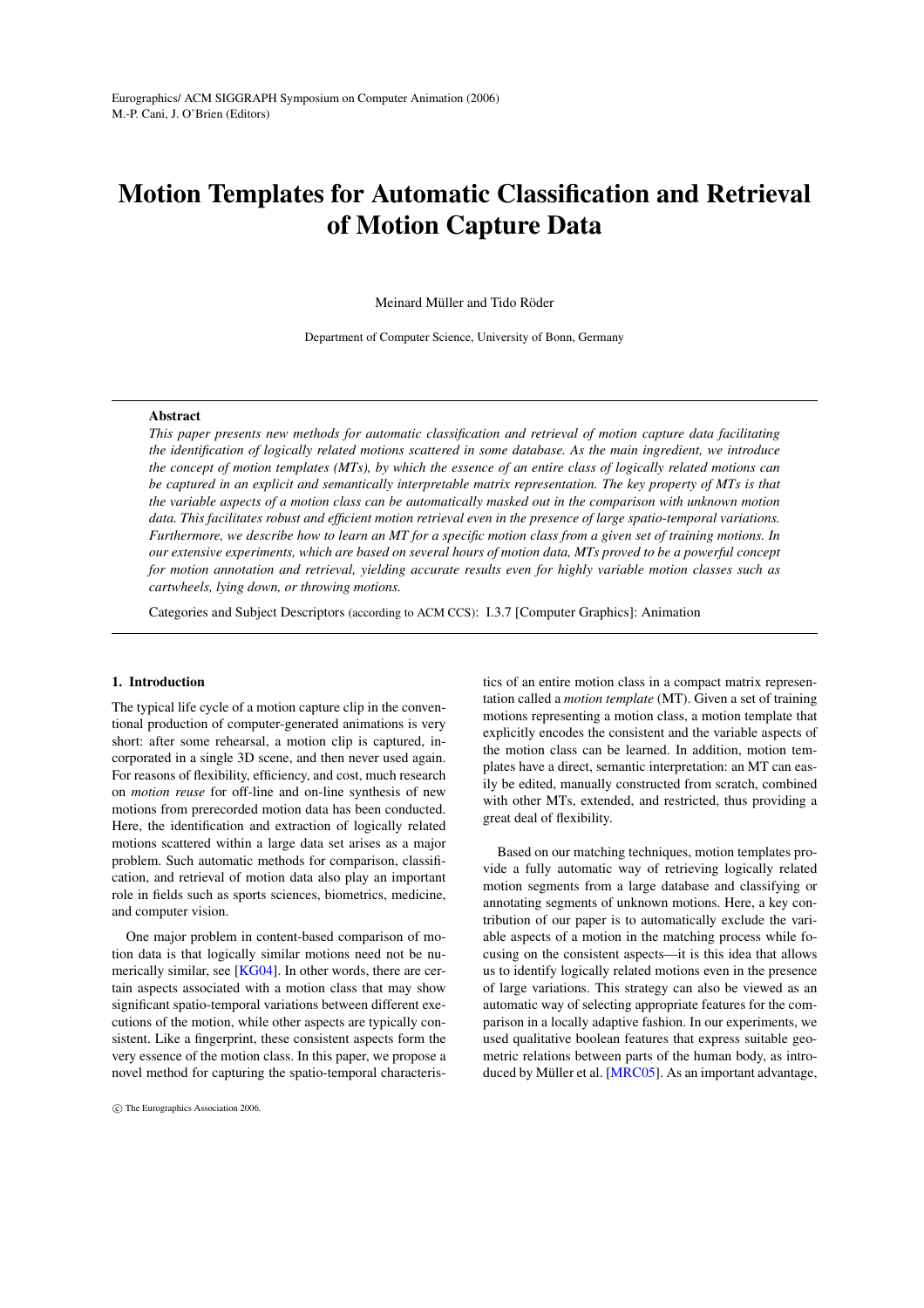our approach is generic in the following sense: by simply interchanging the feature set, one can use the same methods to characterize motions at different levels of granularity. For example, one could design one feature set that is specialized in full-body motions, and other feature sets that characterize aspects of arm or leg motions at a more detailed level.

The remainder of this paper is structured as follows. After discussing related work in Sect. [2,](#page-1-0) we briefly review the concept of relational motion features as introduced by Müller et al. [\[MRC05\]](#page-9-1) in Sect. [3](#page-1-1) and give an overview of the feature set used in our experiments in Appendix [A.](#page-8-0) In Sect. [4,](#page-2-0) we describe how to use a set of logically related training motions to learn a *class MT* that captures the essence of the underlying motion class. Such a class MT can then be used as a matching operator for motion data streams that responds to motion segments belonging to the respective class, facilitating efficient and automatic motion annotation and retrieval, see Sect. [5.](#page-4-0) To prove the practicability of MTbased matching, we conducted extensive experiments based on a training set comprising roughly 1,500 short motion clips grouped into 64 classes as well as an unannotated test database consisting of 210 minutes of motion data. We compare MT-based matching to other methods, including the retrieval method by Müller et al. [\[MRC05\]](#page-9-1) and several baseline methods using numerical similarity measures. To substantially speed up the annotation and retrieval process, we introduce an index-based preprocessing step to cut down the set of candidate motions by using suitable keyframes.

# <span id="page-1-0"></span>**2. Related Work**

The reuse of motion capture data via editing and morphing techniques has been a central topic in data-driven computer animation for a decade, starting with [\[BW95,](#page-8-1)[WP95\]](#page-9-2). Since then, many different methods have been suggested to create new, realistic motions from prerecorded motions; see, for example, [\[GP00,](#page-9-3) [PB02,](#page-9-4)[AFO03,](#page-8-2)[KG04,](#page-9-0)[CH05,](#page-8-3)[ZMCF05\]](#page-9-5) and the references therein. Motion reuse requires efficient retrieval and browsing methods in order to fully exploit large motion databases. Due to possible spatio-temporal variations, the difficult task of identifying similar motion segments still bears open problems. Most of the previous approaches to motion comparison are based on features that are semantically close to the raw data, using 3D positions, 3D point clouds, joint angle representations, or PCA-reduced versions thereof, see [\[WCYL03,](#page-9-6) [KG04,](#page-9-0) [KPZ](#page-9-7)<sup>∗</sup> 04, [SKK04,](#page-9-8) [FF05,](#page-8-4) [HPP05\]](#page-9-9). One problem of such features is their sensitivity towards pose deformations, as may occur in logically related motions. To achieve more robustness, Liu et al. [\[LZWM05\]](#page-9-10) transform motions into sequences of cluster centroids, which absorb spatio-temporal variations. Motion comparison is then performed on these sequences. The strategy of already absorbing spatio-temporal variations at the feature level is also pursued by Müller et al. [\[MRC05\]](#page-9-1), who introduce relational features. It will turn out that such relational features become a powerful tool in combination with matching methods based on dynamic time warping (DTW). Originating from speech processing, DTW has become a well-established method to account for temporal variations in the comparison of related time series, see [\[RJ93\]](#page-9-11). In the context of motion retrieval, most of the approaches cited above rely on some variant of this technique—the crucial point being the choice of features and local cost measures. DTW is also used for motion alignment in blending applications such as the method by Kovar and Gleicher  $[KG03]$ .

Automatic motion annotation and classification are closely related to the retrieval problem and constitute important tasks in view of motion reuse. Arikan and Forsyth [\[AFO03\]](#page-8-2) propose a semi-automatic annotation procedure for motion data using SVM classifiers. Ramanan and Forsyth [\[RF03\]](#page-9-13) apply this annotation technique for 3D motion data as a preprocessing step for the automatic annotation of 2D video recordings of human motion, using hidden Markov models (HMMs) to match the 2D data with the 3D data. Rose et al. [\[RCB98\]](#page-9-14) group similar example motions into "verb" classes to synthesize new, user-controlled motions by suitable interpolation techniques. Several approaches to classification and recognition of motion patterns are based on HMMs, which are also a flexible tool to capture spatiotemporal variations, see, e. g., [\[BH00,](#page-8-5) [GG04\]](#page-9-15). Opposed to HMM-based motion representations, where timing information is encoded in the form of transition probabilities, the motion representation developed in this paper encodes absolute and relative lengths of key events explicitly. Temporal segmentation of motion data can be viewed as another form of annotation, where consecutive, logically related frames are organized into groups, see, e. g., [\[FMJ02,](#page-8-6) [BSP](#page-8-7)<sup>\*</sup>04].

## <span id="page-1-1"></span>**3. Relational Motion Features**

In the following, a motion capture data stream *D* is regarded as a sequence of poses, where each pose consists of a full set of 3D coordinates describing the joint positions of a skeletal kinematic chain for a fixed point in time; see the lower right part of Table [6.](#page-9-16) In order to grasp characteristic aspects of motions, we adopt the concept of *relational motion features*, which describe (boolean) geometric relations between specified points of a pose, see [\[MRC05\]](#page-9-1). As an example of such a feature, consider a fixed pose for which we test whether the right foot lies in front of (feature value zero) or behind (feature value one) the plane spanned by the center of the hip (the root), the left hip joint, and the left foot, cf. Table [6](#page-9-16) (a). Applying a set of *f* relational motion features to a motion data stream *D* of length *K* in a pose-wise fashion yields a *feature matrix*  $X \in \{0, 1\}^{f \times K}$ , see Fig. [2](#page-2-1) for an example. The  $k^{\text{th}}$ column of *X* then contains the feature values of frame *k* and will be denoted by *X*(*k*), *k* ∈ [1 : *K*] := {1,2,...,*K*}. The main point is that even though relational features discard a lot of detail contained in the raw motion data, important information regarding the overall configuration of a pose is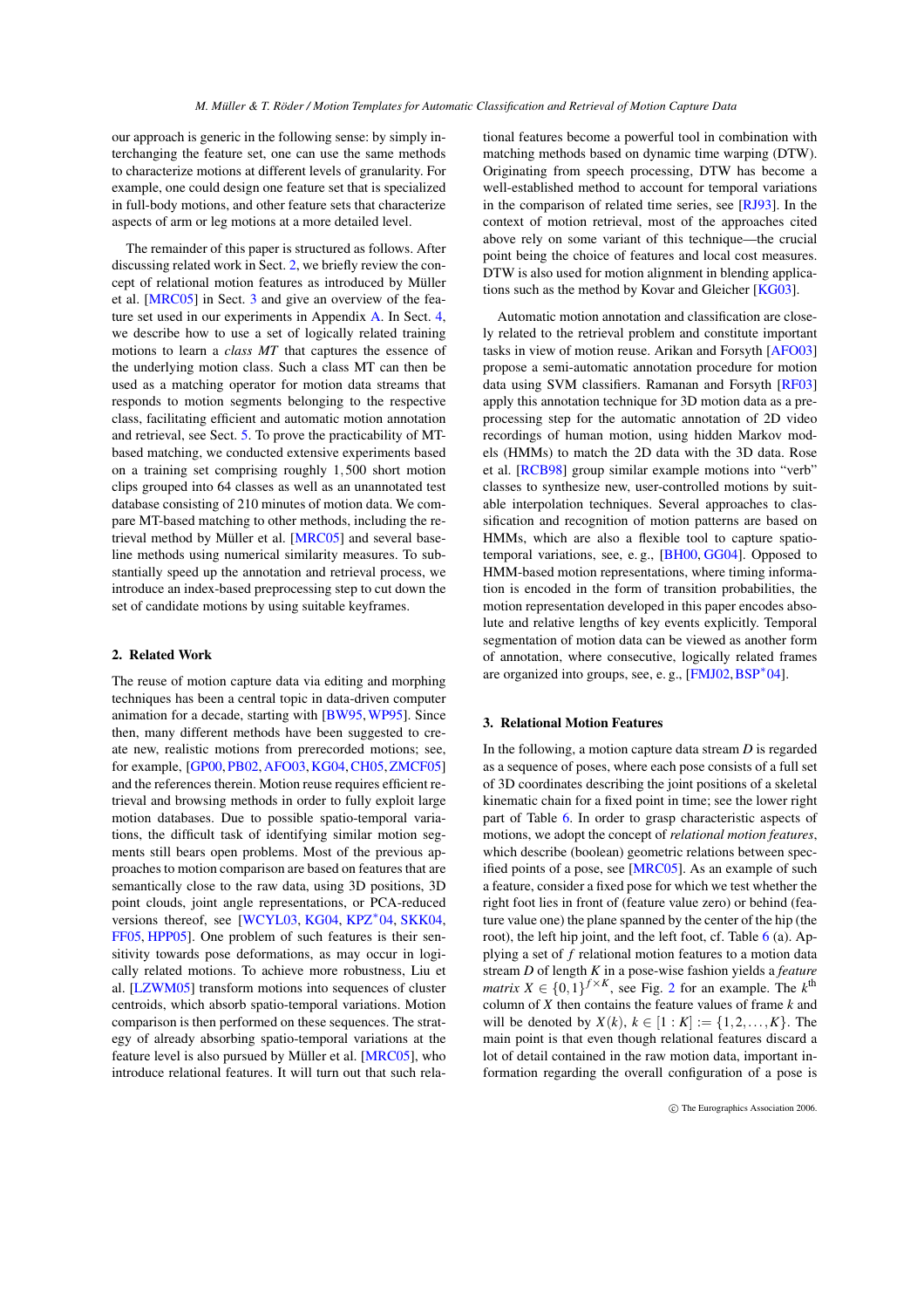retained. Moreover, relational motion features are invariant under global orientation and position, the size of the skeleton, and local spatial deformations of a pose, cf. [\[MRC05\]](#page-9-1).

In this paper, we use the feature set described in Ap-pendix [A,](#page-8-0) which comprises  $f = 39$  relational features and is very similar to the features used in [\[MRC05\]](#page-9-1). Note that our feature set has been specifically designed to focus on full-body motions. However, the methods described in this paper are generic, and the proposed test feature set may be replaced as appropriate for the respective application.

## <span id="page-2-0"></span>**4. Motion Templates**

Generalizing boolean feature matrices, we introduce in this section the concept of *motion templates* (MTs), which is suited to express the essence of an entire class of motions. A motion template of *dimension f* and *length K* is a real-valued matrix  $X \in [0,1]^{f \times K}$ . Each row of an MT corresponds to one relational feature, and time (in frames) runs along the columns, see Fig. [3](#page-3-0) for an example. For the rest of the paper, we assume that all MTs under consideration have the same fixed dimension  $f$ . Intuitively, an MT can be thought of as a "fuzzified" version of a feature matrix; for the proper interpretation of the matrix entries, we refer to Sect. [4.1,](#page-2-2) where we describe how to learn an MT from training motions by a combination of time warping and averaging operations.

During the learning procedure, a *weight vector*  $\alpha \in \mathbb{R}^K_{>0}$ is associated with an MT, where the total weight  $\bar{\alpha}$  :=  $\sum_{k=1}^{K} \alpha(k)$  is at least one. We say that the  $k^{\text{th}}$  column  $X(k)$  of *X* has weight  $\alpha(k)$ . These weights are used to keep track of the time warping operations: initially, each column of an MT corresponds to the real time duration of one frame, which we express by setting all weights  $\alpha(k)$  to one. Subsequent time warping may change the amount of time that is allotted to an MT column. The respective weights are then modified so as to reflect the new time duration. Hence, the weights allow us to unwarp an MT back to real time, similar to the strategy used in [\[HPP05\]](#page-9-9).

#### <span id="page-2-2"></span>**4.1. Learning MTs from Example Motions**

Given a set of *N* example motion clips for a specific motion class, such as the four cartwheels shown in Fig. [1,](#page-2-3) our goal is to automatically learn a meaningful MT that grasps the essence of the class. We start by computing the feature matrices for a fixed set of features, as shown in Fig. [2,](#page-2-1) where, for the sake of clarity, we only display a subset comprising ten features from our test feature set. From this point forward, we will consider feature matrices as a special case of MTs. Weight vectors  $\alpha$  are attached to each of the MTs and initialized to  $\alpha(k) = 1$  for all *k*.

Now, the goal is to compute a semantically meaningful average over the *N* input MTs, which would simply be the arithmetic mean of the feature matrices if all of the motions agreed in length and temporal structure. However, our



<span id="page-2-3"></span>**Figure 1:** *Selected frames from four different cartwheel motions.*



<span id="page-2-1"></span>**Figure 2:** *Relational feature matrices resulting from the motions in Fig. [1](#page-2-3) for selected features with associated weight vectors. The columns represent time in frames, whereas the rows correspond to boolean features encoded as black (0) and white (1), and are numbered in accordance with the relational features defined in Table [6.](#page-9-16) The weight vectors are displayed as color-coded horizontal bars.*

MTs typically differ in length and reflect the temporal variations that were present in the original motions. This fact necessitates some kind of temporal alignment prior to averaging. We do this by choosing one of the input MTs as the *reference MT*, *R*, and applying dynamic time warping (DTW) [\[RJ93\]](#page-9-11) to compute optimal alignments of the remaining MTs with  $R$  (we measure local distances of feature vectors by the Manhattan distance, which coincides with the Hamming distance for boolean feature vectors.) According to these optimal alignments, the MTs are locally stretched and contracted, where time stretching is simulated by duplicating MT columns, while time contractions are resolved by forming a weighted average of the columns in question. As indicated above, the weights  $\alpha$  associated with an MT  $\chi$ must now be adapted accordingly: in case a column  $X(\ell)$  was matched to *n* columns  $R(k),..., R(k+n-1)$  of the reference, the new weights  $\alpha'(k+i)$  are set to  $\frac{1}{n}\alpha(\ell)$  for  $i = 0, ..., n-1$ , i. e., the weight  $\alpha(\ell)$  is equally distributed among the *n* matching columns. In case column  $R(k)$  of the reference was matched to multiple columns of *X*, the new weight  $\alpha'(k)$  is the sum of the weights of the matching columns in *X*.

Now that all MTs and associated weight vectors have the same length as the reference MT, we compute the weighted average over all MTs in a column-wise fashion as well as the arithmetic mean  $\alpha$  of all weight vectors. Note that the total weight,  $\bar{\alpha}$ , equals the average length of the input motions. Fig. [3](#page-3-0) (a) shows the results for our cartwheel example, where the top left MT in Fig. [2](#page-2-1) acted as the reference. Finally, we unwarp the average MT according to the weight vector: column ranges with  $\alpha(k) < 1$  are unwarped by contracting the respective MT columns into one average col-

c The Eurographics Association 2006.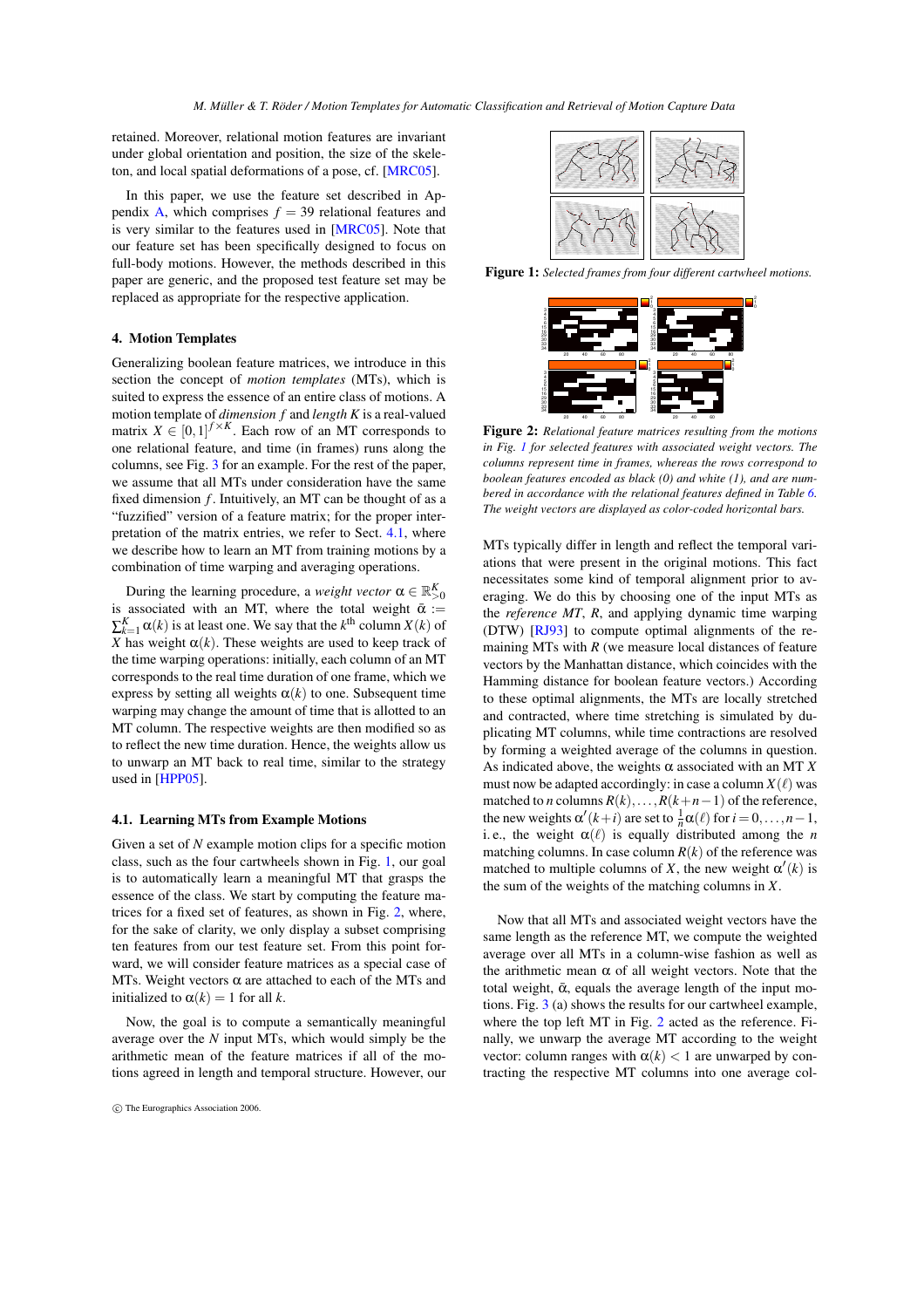*M. Müller & T. Röder / Motion Templates for Automatic Classification and Retrieval of Motion Capture Data*



<span id="page-3-0"></span>**Figure 3:** *(a) Average MT and average weights computed from the MTs in Fig. [2](#page-2-1) after all four MTs have been aligned with the top left MT, which acted as the reference. The MTs are coded in white (1), black (0), and shades of gray for intermediary values (red and yellow in the color version). (b) Unwarped version of the MT in (a).*

umn (e.g.,  $k = 6, \ldots, 10$  in Fig. [3](#page-3-0) (a)), while columns with  $\alpha(k) > 1$  are unwarped by duplicating the respective column (e. g.,  $k = 42$ ). Since in general, columns will not have integer or reciprocal integer weights, we additionally perform suitable partial averaging between adjacent columns such that all weights but the last are one in the resulting un-warped MT, see Fig. [3](#page-3-0) (b). Note that the total weight,  $\bar{\alpha}$ , is preserved by the unwarping procedure. The average MT now constitutes a combined representation of all the input motions, but it is still biased by the influence of the reference MT, to which all of the other MTs have been aligned. Our experiments show that it is possible to eliminate this bias by the following strategy: we let each of the original MTs act as the reference and perform for each reference the entire averaging and unwarping procedure as described above. This yields *N* averaged MTs corresponding to the different references. Then, we use these *N* MTs as the input to a second pass of mutual warping, averaging, and unwarping, and so on. The procedure is iterated until no major changes occur. Fig. [4](#page-3-1) shows the output for  $N = 11$  training motions.

**Interpretation of MTs:** An MT learned from training motions belonging to a specific motion class  $\mathcal C$  is referred to as the *class template*  $X_C$  for C. Note that the weight vector does not play a role any longer. Black/white regions in a class MT, see Fig. [4,](#page-3-1) indicate periods in time (horizontal axis) where certain features (vertical axis) consistently assume the same values zero/one in all training motions, respectively. By contrast, gray regions (red to yellow in the color version of this paper) indicate inconsistencies mainly resulting from variations in the training motions (and partly from inappropriate alignments). Some illustrative examples will be discussed in Sect. [4.3.](#page-3-2)

## <span id="page-3-4"></span>**4.2. Experimental Results**

For our experiments, we systematically recorded several hours of motion capture data containing a number of wellspecified motion sequences, which were executed several times and performed by five different actors. Using this data, we built up the database  $\mathcal{D}_{210}$  consisting of roughly 210 minutes of motion data. Then, we manually cut out suitable motion clips from  $\mathcal{D}_{210}$  and arranged them into 64 different classes. Each such motion class (MC) contained 10 to



<span id="page-3-1"></span>**Figure 4:** *Class MT for 'CartwheelLeft' based on N* = 11 *training motions. The boxes are exemplarily discussed in Sect. [4.3.](#page-3-2)*

| Motion Class $C$     | Comment                  | Size | N  | ā     | м |      |
|----------------------|--------------------------|------|----|-------|---|------|
| CartwheelLeft        | left hand first on floor |      |    | 105.3 |   |      |
| <b>ElbowToKnee</b>   | start: relbow/lknee      | 27   | 14 | 36.6  |   | 4.9  |
| JumpingJack          | 1 repetition             | 52   | 26 | 35.5  | 6 | 19.3 |
| KickFrontRFoot       | 1 kick                   | 30   | 15 | 53.3  |   | 9.4  |
| <b>KickSideRFoot</b> | 1 kick                   | 30   | 15 | 48.9  | 6 | 10.1 |
| LieDownFloor         | start: standing pose     | 20   | 10 | 165.0 |   | 25.6 |
| RotateRArmBwd3       | 3 times                  | 16   |    | 80.8  |   | 3.8  |
| RotateRArmFwd3       | 3 times                  | 16   | 8  | 83.6  |   | 3.9  |
| Squat                | 1 repetition             | 52   | 26 | 47.3  |   | 24.6 |
| WalkSideRight3       | 3 steps                  | 16   | 8  | 123.0 |   | 5.5  |

<span id="page-3-3"></span>**Table 1:** DMC *contains* 10 *to* 50 *different variations for each of its* 64 *motion classes. This table shows ten of the motion classes, along with their respective size, the size N of the training subset, the average length*  $\bar{\alpha}$  *in frames, as well as the number M of iterations and the running time t(C) in seconds required to compute*  $X_C$ *.* 

50 different realizations of the same type of motion, covering a broad spectrum of semantically meaningful variations. For example, the motion class 'CartwheelLeft' contained 21 variations of a cartwheel motion, all starting with the left hand. The resulting *motion class database* D MC contains 1,457 motion clips, amounting to 50 minutes of motion data.

Table [1](#page-3-3) gives an overview of some of the motion classes contained in  $\mathcal{D}^{MC}$ . We split up  $\mathcal{D}^{MC}$  into two disjoint databases  $\mathcal{D}^{MCT}$  and  $\mathcal{D}^{MCE}$ , each consisting of roughly half the motions of each motion class. The database  $\mathcal{D}^{\text{MCT}}$ served as the *training database* to derive the motion templates, whereas  $\mathcal{D}^{\text{MCE}}$  was used as a training-independent *evaluation database*. All databases were preprocessed by computing and storing the feature matrices. Here, we used a sampling rate of 30 Hz, which turned out to be sufficient in view of MT quality. The duration of the training motion clips ranged from half a second up to ten seconds, leading to MT lengths between 15 and 300. The number of training motions used for each class ranged from 7 to 26. Using 3 to 7 iterations, it took on average 7.5 s to compute a class MT on a 3.6 GHz Pentium 4 with 1 GB of main memory, see Table [1.](#page-3-3) For example, for the class 'RotateRArmFwd3', the total computation time was  $t(C) = 3.9$  s with  $\bar{\alpha} = 83.6$ ,  $N = 8$ , and  $M = 4$ , whereas for the class 'CartwheelLeft', it  $\text{took } t(\mathcal{C}) = 17.0 \text{ s with } \bar{\alpha} = 105.3, N = 11, \text{ and } M = 6.$ 

## <span id="page-3-2"></span>**4.3. Examples**

To illustrate the power of the MT concept, which grasps the essence of a specific type of motion even in the presence of large variations, we discuss the class template for 'CartwheelLeft' as a representative example. Fig. [4](#page-3-1) shows the cartwheel MT learned from  $N = 11$  example motions, which form a superset of the motions shown in Fig. [1.](#page-2-3) Recall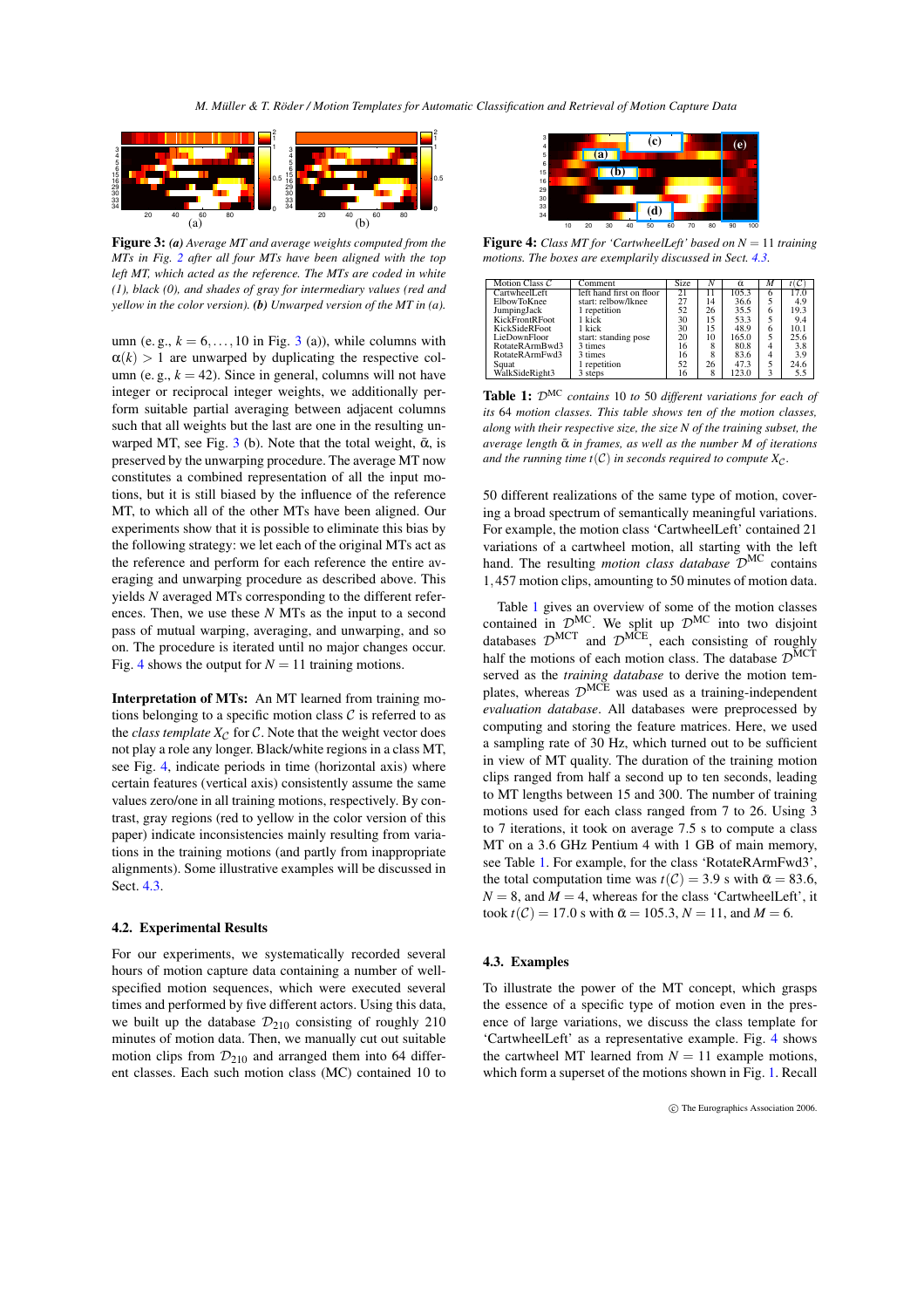

<span id="page-4-1"></span>**Figure 5:** *Class MTs (only shown for the upper feature set, see Table [6\)](#page-9-16) for arm rotation motions, three repetitions each.*

that black/white regions in a class MT correspond to consistent aspects of the training motions, while gray/colored regions correspond to variable aspects. The following observations illustrate that the essence of the cartwheel motion is captured by our class MT. Considering the regions marked by boxes in Fig. [4,](#page-3-1) the white region (a) reflects that during the initial phase of a cartwheel, the right hand moves to the top (feature  $F_5$  in Table [6\)](#page-9-16). Furthermore, region (b) shows that the right foot moves behind the left leg  $(F_{15})$ . This can also be observed in the first poses of Fig. [1.](#page-2-3) Then, both hands are above the shoulders  $(F_3, F_4)$ , as indicated by region (c), and the actor's body is upside down  $(F_{33}, F_{34})$ , see region (d) and the second poses in Fig. [1.](#page-2-3) The landing phase, encoded in region (e), exhibits large variations between different realizations, leading to the gray/colored regions. Note that some actors lost their balance in this phase, resulting in rather chaotic movements, compare the third poses in Fig. [1.](#page-2-3)

The motion classes 'RotateRArmFwd3' and 'RotateR-ArmBwd3' stand for three repetitions of forward and backward rotation of the right arm, respectively. They are closely related, even though we do not consider them as logically similar. The respective class MTs are shown for the upper feature set in Fig. [5](#page-4-1) (a) and (b). Even though the two class MTs exhibit a similar zero-one distribution, there is one characteristic difference: in the forward rotation, the right arm moves forwards  $(F_1)$  exactly when it is raised above the shoulder  $(F_3$  is one). By contrast, in the backward rotation, the right arm moves forwards  $(F_1)$  exactly when it is below the shoulder  $(F_3$  is zero). Using the training motions of both classes, it is possible to learn a single, combined MT, see Fig. [5](#page-4-1) (c). Indeed, the resulting MT very well reflects the common characteristics as well as the disagreements of the two involved classes.

#### <span id="page-4-0"></span>**5. MT-based Matching for Annotation and Retrieval**

Given a class  $C$  of logically related motions, we have derived a class MT  $X_C$  that captures the consistent as well as the inconsistent aspects of all motions in  $C$ . Our application of MTs to automatic annotation and retrieval are based on the following interpretation: the consistent aspects represent the class characteristics that are shared by all motions, whereas the inconsistent aspects represent the class variations that are due to different realizations. Then, the key idea in designing



<span id="page-4-3"></span>**Figure 6:** *(a) Class MT for 'CartwheelLeft' from Fig. [4.](#page-3-1) (b) The corresponding quantized MT.*

a distance measure for comparing a class MT with unknown motion data is to mask out the inconsistent aspects such that related motions can be identified even in the presence of large variations. In Sect. [5.2,](#page-4-2) we define such a distance measure, which is based on DTW. Our experiments on MT-based annotation and retrieval are then described in Sect. [5.3](#page-5-0)[–5.5.](#page-7-0)

# <span id="page-4-4"></span>**5.1. Classical DTW**

To fix the notation, we summarize some basic facts on classical DTW. Let  $X = (X(1), X(2), \ldots, X(K))$  and  $Y = (Y(1), Y(2), \ldots, Y(L))$  be two feature sequences with  $X(k), Y(\ell) \in \mathcal{F}, k \in [1:K], \ell \in [1:L],$  where  $\mathcal F$  denotes a feature space. In our case, we will have  $\mathcal{F} = [0, 1]^f$ . Furthermore, let  $c : \mathcal{F} \times \mathcal{F} \to \mathbb{R}$  denote a *local cost measure* on  $\mathcal{F}$ . In the later discussion, *c* will denote the Manhattan distance. DTW is a standard technique to align *X* and *Y* with respect to the cost measure *c*. Recall that a *warping path* is a sequence  $p = (p_1, ..., p_M)$  with  $p_m = (k_m, \ell_m) \in [1 : K] \times [1 : L]$  for  $m \in [1 : M]$  satisfying the following conditions:

- (i) Boundary condition:  $p_1 = (1,1)$  and  $p_M = (K,L)$ .
- (ii) Monotonicity condition:  $1 \le k_1 \le k_2 \le \ldots \le k_M = K$ and  $1 \leq \ell_1 \leq \ell_2 \leq \ldots \leq \ell_M = L$ .

(iii) Step size condition:  $p_{m+1} - p_m \in \{(1,0), (0,1), (1,1)\}.$ 

The total cost of *p* is defined as  $\sum_{m=1}^{M} c(X(k_m), Y(\ell_m))$ . Now, let  $p^*$  denote a warping path having minimal total cost among all possible warping paths. Then, the DTW distance  $DTW(X, Y)$  between *X* and *Y* is defined to be the total cost of  $p^*$ . It is well-known that  $p^*$  and  $DTW(X, Y)$  can be computed in  $O(KL)$  using dynamic programming, see [\[RJ93\]](#page-9-11).

#### <span id="page-4-2"></span>**5.2. MT-based Matching**

In order to compare a class MT with the feature matrix resulting from an unknown motion data stream, we use a subsequence variant of DTW. The crucial point of our matching strategy is the local cost measure, which disregards the inconsistencies encoded in the class MT. To this end, we introduce a *quantized MT*, which has an entry 0.5 at all positions where the class MT indicates inconsistencies between different executions of a training motion within the same class. More precisely, let  $\delta$ ,  $0 \le \delta < 0.5$ , be a suitable threshold. Then for an MT  $X \in [0,1]^{f \times K}$ , we define the quantized MT by replacing each entry of  $X$  that is below  $\delta$  by zero, each entry that is above  $1-\delta$  by one, and all remaining entries by 0.5. In our experiments, we used the threshold  $\delta = 0.1$ . See Fig. [6](#page-4-3) for an example of a quantized MT.

c The Eurographics Association 2006.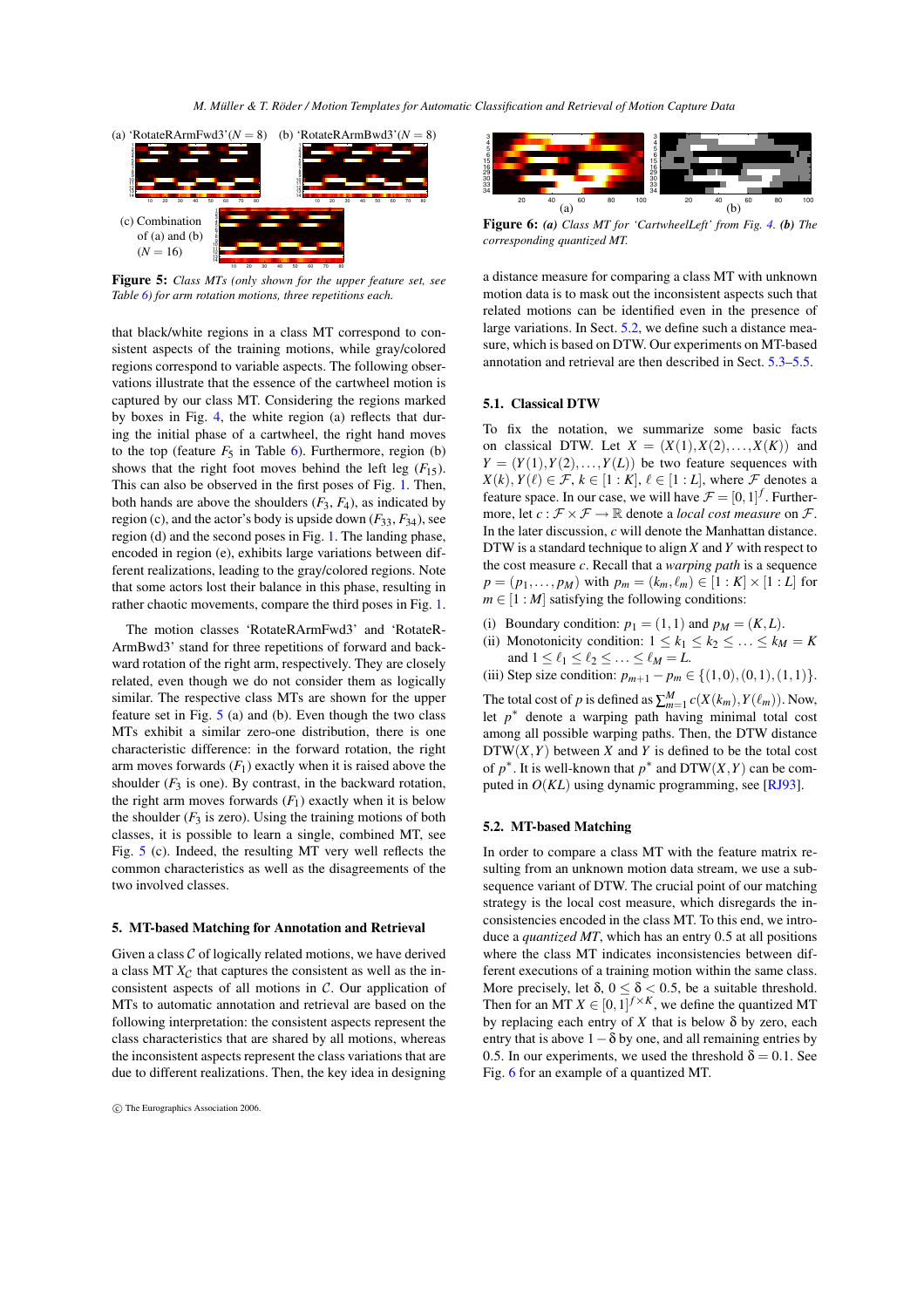Now, let *D* be a motion data stream. The goal is to identify subsegments of *D* that are similar to a given motion class C. Let *X* be a quantized class MT of length *K* and *Y* the feature matrix of *D* of length *L*. We define for  $k \in [1:K]$  and  $\ell \in [1:L]$  a local cost measure  $c^{\mathbf{Q}}(k,\ell)$  between the vectors *X*(*k*) and *Y*( $\ell$ ). Let *I*( $k$ ) := {*i* ∈ [1 : *f*] | *X*( $k$ )*<sub>i</sub>* ≠ 0.5}, where  $X(k)$  denotes a matrix entry of *X* for  $k \in [1:K]$ ,  $i \in [1: f]$ . Then, if  $|I(k)| > 0$ , we set

<span id="page-5-2"></span>
$$
c^{Q}(k,\ell) = \frac{1}{|I(k)|} \sum_{i \in I(k)} |X(k)_{i} - Y(\ell)_{i}|,
$$
 (1)

otherwise we set  $c^{\mathbf{Q}}(k,\ell) = 0$ . In other words,  $c^{\mathbf{Q}}(k,\ell)$  only accounts for the consistent entries of *X* with  $X(k)$ <sup>*i*</sup> ∈ {0,1} and leaves the other entries unconsidered. Furthermore, to avoid degenerations in the DTW alignment, we use the modified step size condition  $p_{m+1} - p_m \in \{(2,1), (1,2), (1,1)\},$ cf. (iii) of Sect. [5.1.](#page-4-4) This forces the slope of the warping path to assume values between  $\frac{1}{2}$  and 2. Then, the distance function  $\Delta_{\mathcal{C}} : [1 : L] \to \mathbb{R} \cup \{\infty\}$  is defined by

<span id="page-5-1"></span>
$$
\Delta_{\mathcal{C}}(\ell) := \frac{1}{K} \min_{a \in [1:\ell]} \Big( \text{DTW}\big((X,\alpha), Y(a:\ell)\big) \Big), \qquad (2)
$$

where  $Y(a : \ell)$  denotes the submatrix of *Y* consisting of columns *a* through  $\ell \in [1:L]$ . (Due to the modified step size condition, some of the DTW distances in [\(2\)](#page-5-1) may not exist, which are then set to  $\infty$ .) Note that the function  $\Delta_{\mathcal{C}}$  can be computed by a standard subsequence DTW, see [\[RJ93\]](#page-9-11). Furthermore, one can derive from the resulting DTW matrix for each  $\ell \in [1:L]$  the index  $a_{\ell} \in [1:\ell]$  that minimizes [\(2\)](#page-5-1). The interpretation of  $\Delta_{\mathcal{C}}$  is as follows: a small value  $\Delta_{\mathcal{C}}(\ell)$ for some  $\ell \in [1:L]$  indicates that the motion subsegment of *D* starting at frame  $a_\ell$  and ending at frame  $\ell$  is similar to the motions of the class  $C$ . Note that using the local cost function  $c^{\mathbf{Q}}$  of [\(1\)](#page-5-2) based on the quantized MT (instead of simply using the Manhattan distance  $c$ ) is of crucial importance, as illustrated by Fig. [7.](#page-5-3) Further examples are discussed in Sect. [5.3.](#page-5-0)

#### <span id="page-5-0"></span>**5.3. MT-based Annotation**

In the annotation scenario, we are given an unknown motion data stream *D* for which the presence of certain motion classes  $C_1, \ldots, C_P$  at certain times is to be detected. These motion classes are identified with their respective class MTs  $X_1, \ldots, X_P$ , which are assumed to have been precomputed from suitable training data. Now, the idea is to match the input motion *D* with each of the  $X_p$ ,  $p = 1, \ldots, P$ , yielding the distance functions  $\Delta p := \Delta c_p$ . Then, every local minimum of  $\Delta_p$  close to zero indicates a motion subsegment of *D* that is similar to the motions in  $C_p$ . As an example, we consider the distance functions for a 35-second gymnastics motion sequence with respect to the motion classes  $C_1$  = 'JumpingJack',  $C_2$  = 'ElbowToKnee', and  $C_3$  = 'Squat', see Fig. [8.](#page-5-4) For  $C_1$ , there are four local minima between frames 100 and 300, which match the template with a cost of nearly zero and exactly correspond to the four jumping



<span id="page-5-3"></span>**Figure 7:** (a) Distance function  $\Delta_C$  based on  $c^Q$  of [\(1\)](#page-5-2) for the quan*tized class MT 'CartwheelLeft' and a motion sequence D consisting of four cartwheel (reflected by the four local minima close to zero), four jumping jacks, and four squats. (b) Corresponding distance function based on the Manhattan distance without MT quantization, leading to a much poorer result.*



<span id="page-5-4"></span>**Figure 8:** *Resulting distance functions for a 35-second gymnastics sequence consisting of four jumping jacks, four repetitions of a skiing coordination exercise, two repetitions of an alternating elbowto-knee motion, and four squats with respect to the class MTs for (a) 'JumpingJack', (b) 'ElbowToKnee', and (c) 'Squat'.*

jacks contained in  $D$ , see Fig.  $8$  (a). Note that the remaining portion of *D* is clearly separated by  $\Delta_1$ , yielding a value far above 0.1. Analogously, the two minima in Fig. [8](#page-5-4) (b) and the four minima in Fig. [8](#page-5-4) (c) correspond to the two repetitions of the elbow-to-knee exercise and the four squats, respectively. The choice of suitable quality thresholds for ∆*<sup>p</sup>* as well as an evaluation of our experiments will be discussed in the next sections.

#### **5.4. MT-based Retrieval**

The goal of content-based motion retrieval is to automatically extract all logically similar motions of some specified type scattered in a motion capture database  $D$ . By concatenating all documents of  $D$ , we may assume that the database is represented by one single motion data stream *D*. To retrieve all motions represented by a class  $C$ , we compute the distance function  $\Delta_{\mathcal{C}}$  with respect to the precomputed class MT. Then, each local minimum of  $\Delta_{\mathcal{C}}$  below some quality threshold  $\tau > 0$  indicates a hit. To determine a suitable threshold  $\tau$  and to measure the retrieval quality, we conducted extensive experiments based on several databases. We start with the evaluation database  $\mathcal{D}^{MCE}$ , which consists of 718 motion clips corresponding to 24 minutes of motion data, see Sect. [4.2.](#page-3-4) Recall that  $\mathcal{D}^{\text{MCE}}$  is disjoint to the training database  $\mathcal{D}^{\text{MCT}}$ , from which the class MTs were derived.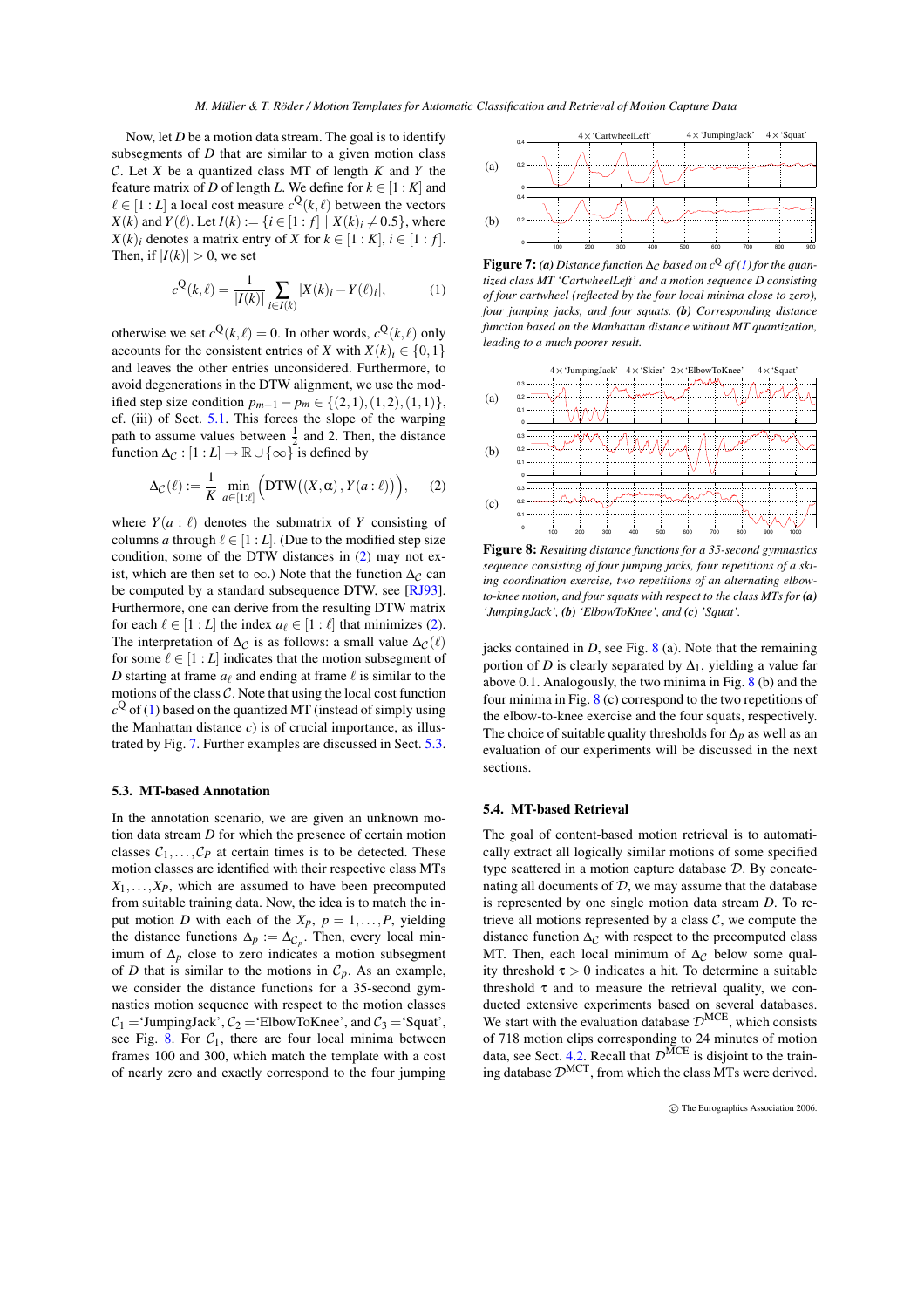Fixing a quality threshold τ, we computed a set  $H<sub>τ</sub>$  of hits for each of the 64 class MTs in a fully automated batch mode. Based on a manually generated annotation of  $\mathcal{D}^{\text{MCE}}$  used as the ground truth, we then determined the subset  $H_{\tau}^{+} \subseteq H_{\tau}$ of relevant hits corresponding to motion clips of the respective class. Table [2](#page-6-0) shows some representative retrieval results for six different choices of τ. For example, for the motion class 'ClapHandsAboveHead' and the quality threshold  $\tau = 0.02$ , all of the 7 resulting hits are relevant—only one clapping motion is missing. Increasing the quality threshold to  $\tau = 0.04$ , one obtains 16 hits containing all of the 8 relevant hits. However, one also obtains 8 false positives, mainly coming from the jumping jack class, which contains a similar arm movement. The precision and recall values are very good for whole-body motions such as 'JumpingJack', 'Cartwheel', or 'LieDownFloor'—even in the presence of large variations within a class. Short motions with few characteristic aspects such as the class 'GrabHighRHand' are more problematic. For  $\tau = 0.04$ , one obtains 49 hits containing 12 of the 14 relevant movements. Confusion arises mainly with similar classes such as 'DepositHighRHand' or 'GrabMiddleRHand' and with subsegments of more complex motions containing a grabbing-like component such as the beginning of a cartwheel. Even from a semantical point of view, it is hard to distinguish such motions. Similar confusion arises with increasing values of  $\tau$  for the kicking, walking/jogging, rotation, or sitting classes. However, most of the relevant hits could be found among the top ranked hits in all cases. For the classes 'RotateRArmFwd1' and 'RotateR-ArmBwd1', see Fig. [5](#page-4-1) (a) and (b), all relevant movements could be correctly identified. Using a combined MT, as indicated by Fig. [5](#page-4-1) (c), the two classes could not be distinguished any longer—the characteristics that had separated the two classes were now regarded as mere variations and therefore masked out in the retrieval process.

The above experiments imply that the quality threshold  $\tau = 0.06$  constitutes a good trade-off between precision and recall. Since the distance function  $\Delta_{\mathcal{C}}$  yields a ranking of the retrieved hits in a natural way, our strategy is to allow for some false positives rather than to have too many false negatives. Furthermore, note that the running time of MT-based retrieval depends linearly on the size of the database, where the bottleneck is the computation of the distance function  $\Delta_{\mathcal{C}}$ . For example, in case of the 24-minute database  $\mathcal{D}^{\text{MCE}}$  it took 4–28 seconds to process one query—depending on the respective MT length and the number of hits, see Table [2.](#page-6-0)

To speed up the retrieval on large databases, we introduce a keyframe-based preselection step to cut down the set of candidate motions prior to computing  $\Delta_{\mathcal{C}}$ . More precisely, for each class MT a small number of characteristic columns is labeled as keyframes. In our experiments, this labeling was done automatically using a simple heuristic: we basically picked two to five columns from the quantized MT that had many "white" entries (i. e., entries close to one, indicating some consistent action) and few "gray" entries

| Motion Class C            | N              |                       |                                    | $H_{\tau}$           | $H_{\tau}^{+}$      |           |                       | K   | $t(\Delta_{\mathcal{C}})$ |
|---------------------------|----------------|-----------------------|------------------------------------|----------------------|---------------------|-----------|-----------------------|-----|---------------------------|
| CartwheelLeft             | 10             | 1                     | 4<br>4                             | 6<br>6               | 8<br>$\frac{8}{39}$ | g<br>9    | 10<br>10              | 106 | 12.97                     |
| ClapHandsAboveHead        | 8              | $\frac{5}{5}$         | 7<br>7                             | 16<br>8              | 8                   | 61<br>8   | 81<br>8               | 25  | 4.14                      |
| <b>ElbowToKnee</b>        | 13             | 8<br>ġ                | Π<br>11                            | 12<br>12             | 13<br>13            | 13<br>13  | 22<br>13              | 36  | 4.19                      |
| <b>GrabFloorRHand</b>     | 8              | 6<br>5                | 8<br>7                             | $\overline{11}$<br>7 | 20<br>8             | 41<br>8   | 75<br>8               | 61  | 8.36                      |
| GrabHighRHand             | 14             | 15<br>7               | 22<br>9                            | 49<br>12             | 58<br>13            | 115<br>14 | 201<br>14             | 68  | 11.39                     |
| HopBothLegs               | 18             | 13<br>13              | 19<br>17                           | 22<br>17             | 32<br>18            | 126<br>18 | 334<br>18             | 24  | 6.56                      |
| HopRLeg                   | 21             | 17<br>17              | 19<br>19                           | 22<br>21             | 35<br>21            | 66<br>21  | 107<br>21             | 18  | 3.08                      |
| JogRightCircleRFootStart4 | 8              | 6<br>4                | 13<br>8                            | 37<br>8              | 41<br>8             | 53<br>8   | 74<br>8               | 59  | 7.73                      |
| JumpingJack               | 26             | $^{25}_{25}$          | 26<br>26                           | 26<br>26             | 26<br>26            | 33<br>26  | 40<br>26              | 34  | 4.11                      |
| <b>KickFrontRFoot</b>     | 15             | 3<br>3                | 6<br>5                             | 26<br>12             | 90<br>12            | 239<br>13 | 385<br>14             | 54  | 13.70                     |
| <b>KickSideRFoot</b>      | 15             | $\frac{6}{5}$         | 13<br>9                            | 27<br>14             | 48<br>14            | 163<br>15 | 359<br>15             | 51  | 12.88                     |
| LieDownFloor              | 10             | 4<br>4                | 6<br>6                             | 8<br>$\frac{8}{7}$   | 8<br>8              | 9<br>9    | π<br>9                | 172 | 28.05                     |
| RotateRArmBwd1            | 8              | 6<br>6                | 6<br>6                             | 7                    | 34<br>8             | 70<br>8   | 151<br>8              | 27  | 5.16                      |
| RotateRArmFwd1            | 8              | 6<br>6                | 6<br>6                             | 7<br>7               | 39<br>8             | 77<br>8   | 186<br>8              | 28  | 6.13                      |
| RotateRArm(Bwd&Fwd)1      | 16             | 12<br>$\overline{12}$ | $\overline{12}$<br>$1\overline{2}$ | 39<br>13             | 101<br>15           | 235<br>16 | 453<br>16             | 26  | 9.95                      |
| SitDownChair              | 10             | 4<br>$\overline{4}$   | 9<br>8                             | 17<br>10             | 29<br>10            | 53<br>10  | 70<br>10              | 83  | 12.92                     |
| SitDownFloor              | 10             | 9<br>4                | 15<br>6                            | 25<br>9              | 34<br>10            | 48<br>10  | 61<br>10              | 106 | 15.78                     |
| SkierLeftFootStart        | 15             | 12<br>12              | 13<br>13                           | 15<br>15             | 16<br>15            | 25<br>15  | 56<br>15              | 36  | 4.80                      |
| Squat                     | 26             | 23<br>23              | 24<br>24                           | 26<br>26             | 26<br>26            | 26<br>26  | 27<br>$\overline{26}$ | 48  | 5.69                      |
| WalkFwdRFootStart4        | 8              | 17<br>7               | 21<br>7                            | 25<br>8              | 44<br>8             | 69<br>8   | 131<br>8              | 82  | 11.42                     |
| WalkBwdRFootStart4        | $\overline{7}$ | 6<br>6                | 7<br>7                             | 7<br>7               | 24<br>7             | 72<br>7   | 101<br>7              | 97  | 13.41                     |
| WalkSideRight3            | 8              | 7<br>ż                | 8<br>8                             | Π<br>8               | 14<br>8             | 28<br>8   | 49<br>8               | 123 | 16.08                     |

<span id="page-6-0"></span>**Table 2:** *Representative retrieval results for the evaluation database* DMCE *for various class MTs. Note that* DMCE *is disjoint to the training database* DMCT*, from which the class MTs were derived. N denotes the number of relevant motions contained in* DMCE *.*  $|H_{\tau}|$  *(first rows) denotes the number of hits and*  $|H_{\tau}^+|$  *(second rows) the number of relevant hits with respect to the quality thresholds* τ = 0.01*,* 0.02*,* 0.04*,* 0.06*,* 0.08*, and* 0.1*. Finally, K denotes the length of the class MT and t*( $\Delta$ *c*) *the running time in seconds required to compute the respective distance function* ∆ $\alpha$ *.* 

(i. e., entries indicating inconsistencies). Then, in the preprocessing step, we extract the motion segments that contain the specified keyframes in the correct order within suitable time bounds. This preselection can be done efficiently using standard indexing techniques with inverted lists as described in [\[MRC05\]](#page-9-1). The computation of the distance function  $\Delta_{\mathcal{C}}$ is then performed only on the preselected motion segments. We applied this strategy to our 210-minute database  $\mathcal{D}_{210}$ , which was introduced in Sect. [4.2.](#page-3-4) Some retrieval results as well as running times are summarized in Table [3](#page-7-1) (upper). To assess retrieval quality, we manually inspected the set  $H_{0.06}$ of hits as well as the database  $\mathcal{D}_{210}$  for each class to determine the set  $H_{0.06}^+$  of relevant hits. For example, the database  $\mathcal{D}_{210}$  contains 24 left cartwheels. Using two automatically determined keyframes, it took 20 milliseconds to reduce the data from 210 to 2.8 minutes—1.3% of the original data. Then, MT retrieval was performed on the preselected 2.8 minutes of motion, which resulted in 21 hits and took 0.83 seconds. These hits contained 20 of the 24 cartwheels.

Even though keyframes are a powerful tool to significantly cut down the search space, there is also an attached risk: one single inappropriate keyframe may suffice to produce a large number of false negatives. For exam-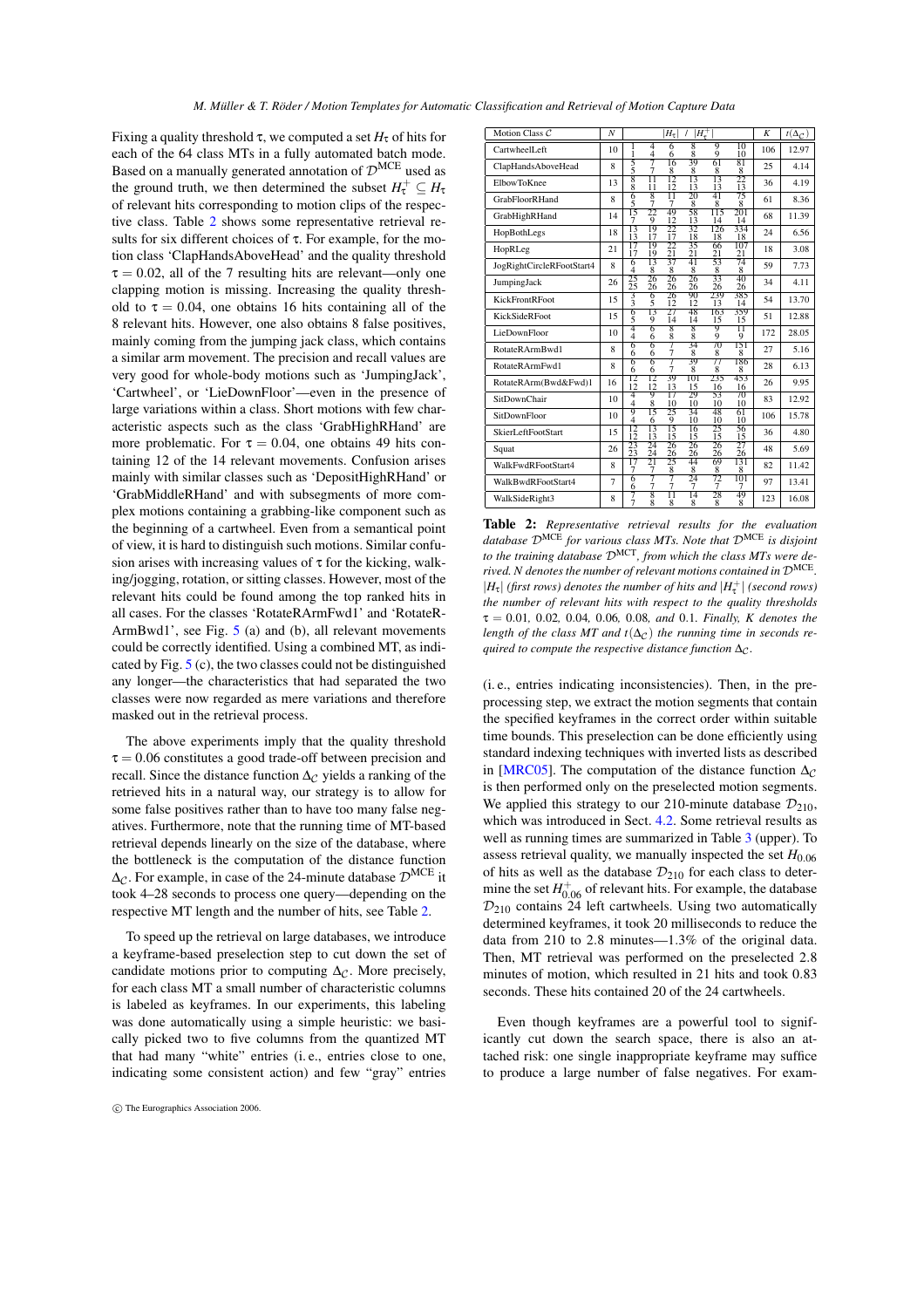*M. Müller & T. Röder / Motion Templates for Automatic Classification and Retrieval of Motion Capture Data*

| Motion Class $C$ | #(kf) | sel (m) | sel $(\%)$ | t(kf)  |    | $(H_{0.06})$ | $H_{0.06}^{+}$ | $t(\Delta_{\mathcal{C}})$ |
|------------------|-------|---------|------------|--------|----|--------------|----------------|---------------------------|
| CartwheelLeft    |       | 2.8     | 1.3%       | 0.02   | 24 | 21           | 20             | 0.83                      |
| ElbowToKnee      | 2     | 0.8     | 0.4%       | 0.03   | 29 | 16           | 16             | 0.13                      |
| GrabHighRHand    |       | 8.9     | $4.2\%$    | 0.14   | 30 | 128          | 30             | 2.77                      |
| JumpingJack      |       | 1.5     | 0.7%       | 0.09   | 52 | 50           | 50             | 0.19                      |
| LieDownFloor     |       | 15.3    | 7.2%       | 0.06   | 20 | 24           | 16             | 4.42                      |
| RotateRArmFwd1   |       | 0.5     | 0.2%       | 0.48   | 66 | 6            | 5              | 0.17                      |
| SitDownChair     | 2     | 16.2    | 7.6%       | 0.11   | 20 | 27           | 4              | 3.00                      |
| Squat            |       | 2.2     | $1.1\%$    | 0.08   | 56 | 55           | 55             | 0.33                      |
|                  |       |         |            |        |    |              |                |                           |
| Motion Class $C$ | #(kf) | sel (m) | sel $(\%)$ | t(kf)  | Ν  | $H_{0.06}$   | $H_{0.06}^{+}$ | $t(\Delta_{\mathcal{C}})$ |
| GrabHighRHand    |       | 3.2     | 1.5%       | 0<br>o | 30 | 59           | 30             | 1.08                      |
| RotateRArmFwd1   |       | 1.0     | 0.5%       | 0.33   | 66 | 32           | 32             | 0.63                      |
| SitDownChair     |       | 3.8     | 1.8%       |        | 20 | 34           | 16             | 1.28                      |

<span id="page-7-1"></span>**Table 3:** *Upper: Retrieval results for the database*  $\mathcal{D}_{210}$  *and*  $\tau =$ 0.06 *based on automatic keyframe selection. The second to fourth columns indicate the number of keyframes, the size of the preselected data set in minutes and percent as well as the running time for the preprocessing step. N is the number of relevant motions in*  $\mathcal{D}_{210}$ .  $|H_{0.06}|$  and  $|H_{0.06}^+|$  denote the number of hits and the num*ber of relevant hits, respectively. t*( $\Delta$ <sub>*C</sub>*) *indicates the running time in*</sub> *seconds required to compute* ∆<sub>*C*</sub> *on the preselected motions. Lower: Retrieval results for manually selected keyframes.*

ple, this happened for the classes listed in Table [3](#page-7-1) (lower). For these classes, using more appropriate, manually selected keyframes led to a significant improvement. A further benefit of the keyframe approach is that the large number of false positives, as typical for short and unspecific motions, can be easily cut down by adding a single keyframe. See, for example, the motion class 'GrabHighRHand' in Table [3](#page-7-1) (upper). For future work, we plan to improve our ad-hoc method of keyframe selection. To this end, we have conducted first experiments to automatically learn characteristic keyframes from positive and negative motion examples employing a strategy based on genetic algorithms. It would also be possible to use similar methods as described in [\[ACCO05\]](#page-8-8)

As a further test, we used the 180-minute database  $\mathcal{D}_{180}^{\text{CMU}}$  containing motion capture material from the CMU database [\[CMU03\]](#page-8-9). Similar results and problems can be reported as for  $\mathcal{D}_{210}$ . Interestingly, our class MT *X* for 'CartwheelLeft' yielded no hits at all—as it turned out, all cartwheels in  $\mathcal{D}_{180}^{\text{CMU}}$  are right cartwheels. We modified *X* by simply interchanging the rows corresponding to feature pairs pertaining to the right/left part of the body, see Table [6.](#page-9-16) Using the resulting *mirrored* MT, four out of the known five cartwheels in  $\mathcal{D}_{180}^{\text{CMU}}$  appeared as the only hits. Due to their semantic meaning, class MTs can easily be modified in an intuitive way without any additional training data. Even designing a class MT from scratch (without resorting to any training motions) proved to be feasible. For example, to identify 'sweeping with a hand brush' in  $\mathcal{D}_{180}^{\text{CMU}}$ , we defined an MT of length 50, setting all matrix entries to 0.5 except for the rows corresponding to  $F_{13}$  (right hand fast), *F*<sup>32</sup> (spine horizontal), and *F*<sup>33</sup> (right hand lowered), which were set to one. Eight out of ten hits in  $\mathcal{D}_{180}^{\text{CMU}}$  were relevant.

#### <span id="page-7-0"></span>**5.5. Comparison to Other Retrieval Methods**

We compared our MT-based retrieval system to several baseline methods using subsequence DTW on raw motion cap-

| <b>Motion Class</b> | 10/20  | .M 1  | 10/20 | "RF   | 10/20 | $\mathcal{L}_2$ | 10/20 | ىڭ   |
|---------------------|--------|-------|-------|-------|-------|-----------------|-------|------|
| .et                 |        |       |       | .62   |       |                 |       |      |
| Squat               |        |       |       | '0. I | 7774  |                 |       |      |
| LieDownFloor        |        |       |       |       |       | .69             |       |      |
| SitDownFloor        | 1/6/10 | 9.33  | 3/478 | .60   |       |                 | 3/5/8 | 1.56 |
| ıRHand              |        | 33.93 | 5/8/8 |       |       |                 |       |      |

<span id="page-7-2"></span>**Table 4:** *Recall values (r) in the top 5/10/20 ranked hits and separation quotients (s) for different DTW-based retrieval methods: motion templates (MT), relational feature matrices (RF), quaternions (Q), and relative 3D coordinates (3D).*

ture data with suitable local distance measures. It turned out that such baseline methods show little or no generalization capability. The database (3.8 minutes, or 6,750 frames sampled at 30 Hz) consisted of 100 motion clips: ten different realizations for each of ten different motion classes. For each of the ten motion classes, we performed motion retrieval in four different ways:

- (MT) retrieval using a quantized class MT,
- (RF) DTW using the relational feature matrix of a single example motion and Manhattan distance,
- (Q) DTW using unit quaternions and spherical geodesic distance,
- (3D) DTW using 3D joint coordinates (normalized w. r. t. root rotation and size) and Euclidean distance.

For each strategy, we computed a  $\Delta$  curve as in Fig. [7](#page-5-3) and derived the top 5, top 10, and top 20 hits. Table [4](#page-7-2) shows the resulting recall values (note that there are exactly 10 correct hits for each class) for five representative queries. As a further important quality measure of a strategy, we computed the *separation quotient*, denoted by *s*, which is defined as the median of ∆ divided by the median of the cost of the correct hits among the top 10 hits. The larger the value of *s*, the better the correct hits are separated from the false positives, enabling the usage of simple thresholding strategies on  $\Delta$  for the retrieval. Only for our MT-based strategy, the separation is good enough. These observations indicate that MT-based retrieval outperforms the other methods.

We also compared MT-based retrieval to the method by Müller et al. [\[MRC05\]](#page-9-1). Their system is based on fuzzy queries, and the performance heavily depends on the query formulation, which involves manual specification of a querydependent feature selection. For each query, we carefully selected a suitable subset of features, which proved to be a time-consuming process. The resulting precision/recall values on  $\mathcal{D}^{\text{MC}}$  are very good and reflect what seems to be achievable by their technique, see Table [5.](#page-8-10) For MT-based retrieval, we quote precision/recall values for two quality thresholds,  $\tau = 0.02$  and  $\tau = 0.06$ . Our experiments show that the retrieval quality of our fully automatic MT-based approach is in most cases as good and in many cases even better than that obtained by Müller et al. [\[MRC05\]](#page-9-1), even after hand-tweaking their parameters. Hence, our MT-based approach enables us to replace manual, global feature selection by fully automatic, local feature selection without loss of retrieval quality.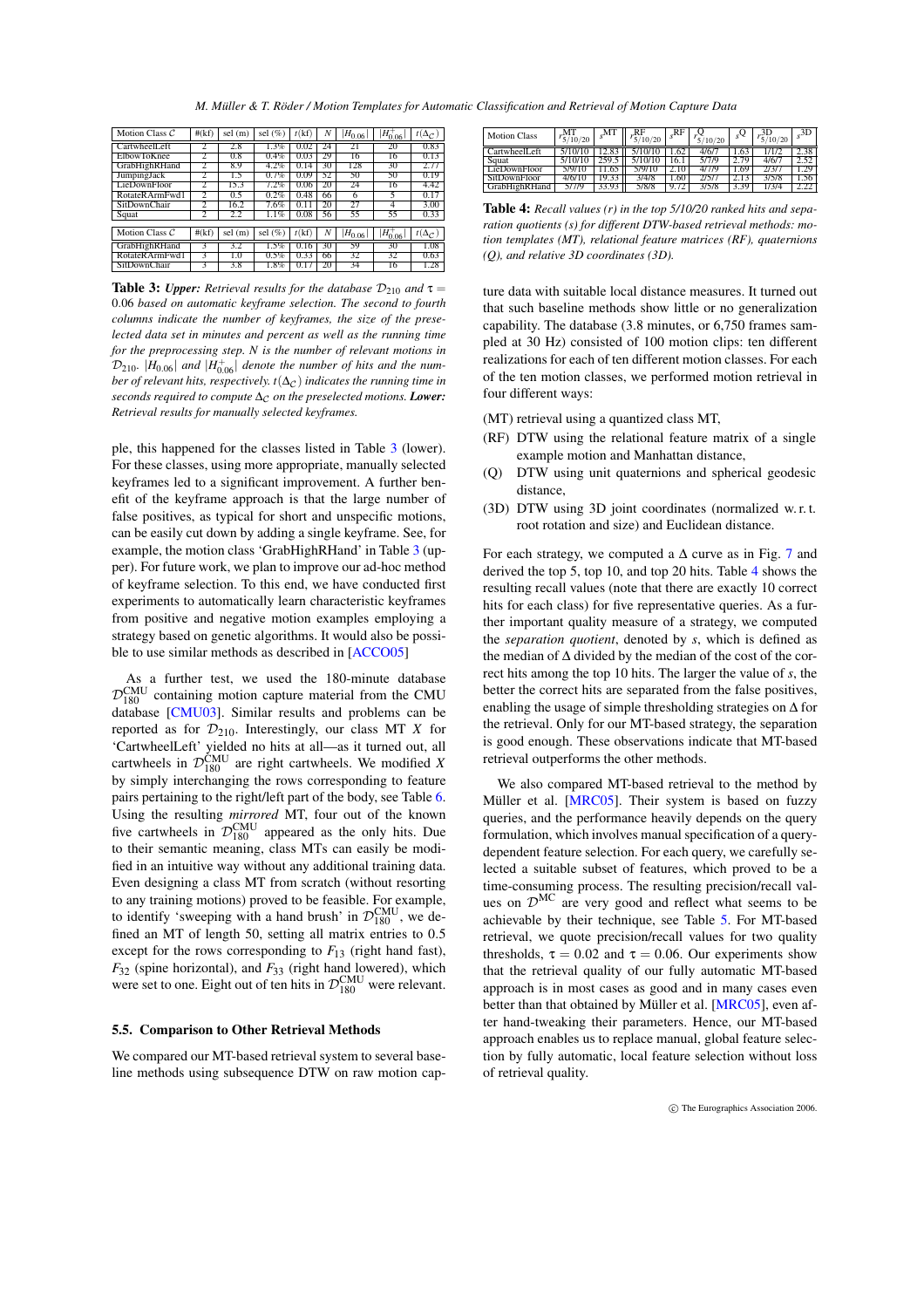*M. Müller & T. Röder / Motion Templates for Automatic Classification and Retrieval of Motion Capture Data*

| <b>Motion Class</b>    | ነ በን  | വ ധ  | ገ በ6 | 'በ በ6 | Fuz   | Fuz  |
|------------------------|-------|------|------|-------|-------|------|
| CartwheelLeft          |       | 00.1 | D.90 | .00   | .UU   | .00  |
| HopBothLegs            | -94   | J.89 | .00  | 0.52  | 0.58  | 1.62 |
| HopRLeg                | 0.95  | 00.1 | 1.00 | U.D   | V. 79 | 0.18 |
| LieDownFloor           | V. 70 | 00.1 | 0.82 | 0.81  | 0.95  | 0.90 |
| wdRFootStart4<br>WalkR | 00.   | .00  | .00  | .zo   |       |      |

<span id="page-8-10"></span>**Table 5:** *Precision (p) and recall (r) values for representative queries, comparing fuzzy retrieval (Fuz) vs. MT-based retrieval. The subscript indices for MT-based retrieval indicate the value of* τ*.*

#### **6. Conclusions and Future Work**

In this paper, we introduced the concept of a motion template, which encodes the characteristic and the variable aspects of a motion class. We proposed an automatic procedure to learn a class MT from example motions. As a further contribution, we applied class templates to motion annotation and retrieval. By automatically masking out the variable aspects of a motion class in the retrieval process, related motions can be identified even in the presence of large variations and without any user intervention. Extensive experimental results show that our methods work with high precision and recall for whole-body motions and for longer motions of at least a second. More problematic are very short and unspecific motion fragments. Here, the use of suitably defined keyframes is a promising concept to not only speed up the retrieval process, but also to eliminate false positives. For future work, we plan to continue our experiments with genetic algorithms to extract characteristic keyframes based on our template representation. In collaboration with the HDM school of media sciences (Stuttgart), we investigate how motion templates may be used as a tool for specifying animations—replacing a keyframe-based by a template-based animation concept—similar to approaches such as [\[RCB98,](#page-9-14) [AFO03\]](#page-8-2).

#### **A. Test Feature Set for Full-body Motion**

<span id="page-8-0"></span>In this paper, we rely on  $f = 39$  relational features, see Table [6.](#page-9-16) Our features are derived from a small number of *generic* relational features, which encode certain joint constellations in 3D space and time. Specifically, we used the following generic features:  $F_{\text{plane}} =$  $F_{\Theta,\text{plane}}^{(j_1,j_2,j_3;j_4)},\,\, F_{\text{nplane}}\,=\,F_{\Theta,\text{nplane}}^{(j_1,j_2,j_3;j_4)},\,\, F_{\text{angle}}\,=\,F_{\Theta,\text{angle}}^{(j_1,j_2;j_3,j_4)},$  $F_{\text{move}} = F_{\theta, \text{move}}^{(j_1, j_2; j_3)}$ ,  $F_{\text{nmove}} = F_{\theta, \text{mmove}}^{(j_1, j_2, j_3; j_4)}$ , and  $F_{\text{fast}} = F_{\theta, \text{fast}}^{(j_1)}$ . Each of these features maps a given pose to the set  $\{0, 1\}$ and depends on a set of joints, denoted by  $j_1, j_2, \ldots$ , as well as on a threshold value or threshold range θ. For the time being, we identify  $\theta$  with  $\theta_1$ , as specified in the eighth column of Table [6—](#page-9-16)the meaning of  $θ$ <sub>2</sub> will be explained below.

The first generic feature  $F_{\text{plane}}$  assumes the value one iff joint  $j_4$  has a signed distance greater than  $\theta \in \mathbb{R}$  from the oriented plane spanned by the joints  $j_1$ ,  $j_2$  and  $j_3$ . For example, setting  $j_1$  = 'root',  $j_2$  = 'lhip',  $j_3$  = 'ltoes',  $j_4$  = 'rankle', one obtains the feature  $F_{15}$ , see Table [6](#page-9-16) (a). A similar test is performed by  $F_{\theta, \text{nplane}}^{(j_1, j_2, j_3; j_4)}$ , but here we define the plane in terms of a normal vector (given by  $j_1$  and  $j_2$ ), and fix it at

*j*<sub>3</sub>, see Table [6](#page-9-16) (d). The generic feature  $F_{\theta, angle}^{(j_1, j_2; j_3, j_4)}$  assumes the value one iff the angle between the directed segments determined by  $(j_1, j_2)$  and  $(j_3, j_4)$  is within the threshold range  $\theta \subset \mathbb{R}$ , as indicated by Table [6](#page-9-16) (b). The remaining three generic features operate on velocity data that is approximated from the 3D joint trajectories of the input motion:  $F_{\theta, \text{move}}^{(j_1, j_2; j_3)}$  considers the velocity of joint *j*<sub>3</sub> relative to joint  $j_1$  and assumes the value one iff the component of this velocity in the direction determined by  $(j_1, j_2)$  is above  $\theta$ , see, for example, Table [6](#page-9-16) (c). The generic feature  $F_{\theta, \text{mmove}}^{(j_1, j_2, j_3; j_4)}$  has similar semantics, but the direction is given by the normal vector of the oriented plane spanned by  $j_1$ ,  $j_2$ , and  $j_3$ . The generic feature  $F_{\theta, \text{fast}}^{(j_1)}$  assumes the value one iff joint  $j_1$  has an absolute velocity above θ.

The simple quantization scheme using only the threshold θ as described for the generic features is prone to strong output fluctuations if the input value fluctuates slightly around the threshold. To alleviate this problem, we employ a robust quantization strategy using two thresholds,  $\theta_1$  and  $\theta_2$ , together with a hysteresis-like thresholding scheme, which effectively suppresses most unwanted zero-one fluctuations.

**Acknowledgements:** We thank Bernd Eberhardt from HDM Stuttgart for providing us with the mocap data, Michael Clausen for constructive and valuable comments, and the CMU motion lab for sharing their skeleton files. Some of the data was obtained from [\[CMU03\]](#page-8-9), which was created with funding from NSF EIA-0196217. Tido Röder is supported by the German National Academic Foundation.

#### **References**

- <span id="page-8-8"></span>[ACCO05] ASSA J., CASPI Y., COHEN-OR D.: Action synopsis: pose selection and illustration. *ACM TOG 24*, 3 (2005), 667–676.
- <span id="page-8-2"></span>[AFO03] ARIKAN O., FORSYTH D. A., O'BRIEN J. F.: Motion synthesis from annotations. *ACM TOG 22*, 3 (2003), 402–408.
- <span id="page-8-5"></span>[BH00] BRAND M., HERTZMANN A.: Style machines. In *Proc. ACM SIGGRAPH* (2000), pp. 183–192.
- <span id="page-8-7"></span>[BSP∗04] BARBIC J., SAFONOVA A., PAN J.-Y., FALOUTSOS C., HODGINS J., POLLARD N.: Segmenting motion capture data into distinct behaviors. In *GI '04: Proc. Graphics interface* (2004), Canadian Human-Comp. Comm. Soc., pp. 185–194.
- <span id="page-8-1"></span>[BW95] BRUDERLIN A., WILLIAMS L.: Motion signal processing. In *Proc. ACM SIGGRAPH* (1995), pp. 97–104.
- <span id="page-8-3"></span>[CH05] CHAI J., HODGINS J.: Performance animation from lowdimensional control signals. *ACM TOG 24*, 3 (2005), 686–696.
- <span id="page-8-9"></span>[CMU03] CMU: <http://mocap.cs.cmu.edu>, 2003.
- <span id="page-8-4"></span>[FF05] FORBES K., FIUME E.: An efficient search algorithm for motion data using weighted PCA. In *Proc. ACM SIG-GRAPH/Eurographics SCA* (2005), pp. 67–76.
- <span id="page-8-6"></span>[FMJ02] FOD A., MATARIC M. J., JENKINS O. C.: Automated derivation of primitives for movement classification. *Auton. Robots 12*, 1 (2002), 39–54.